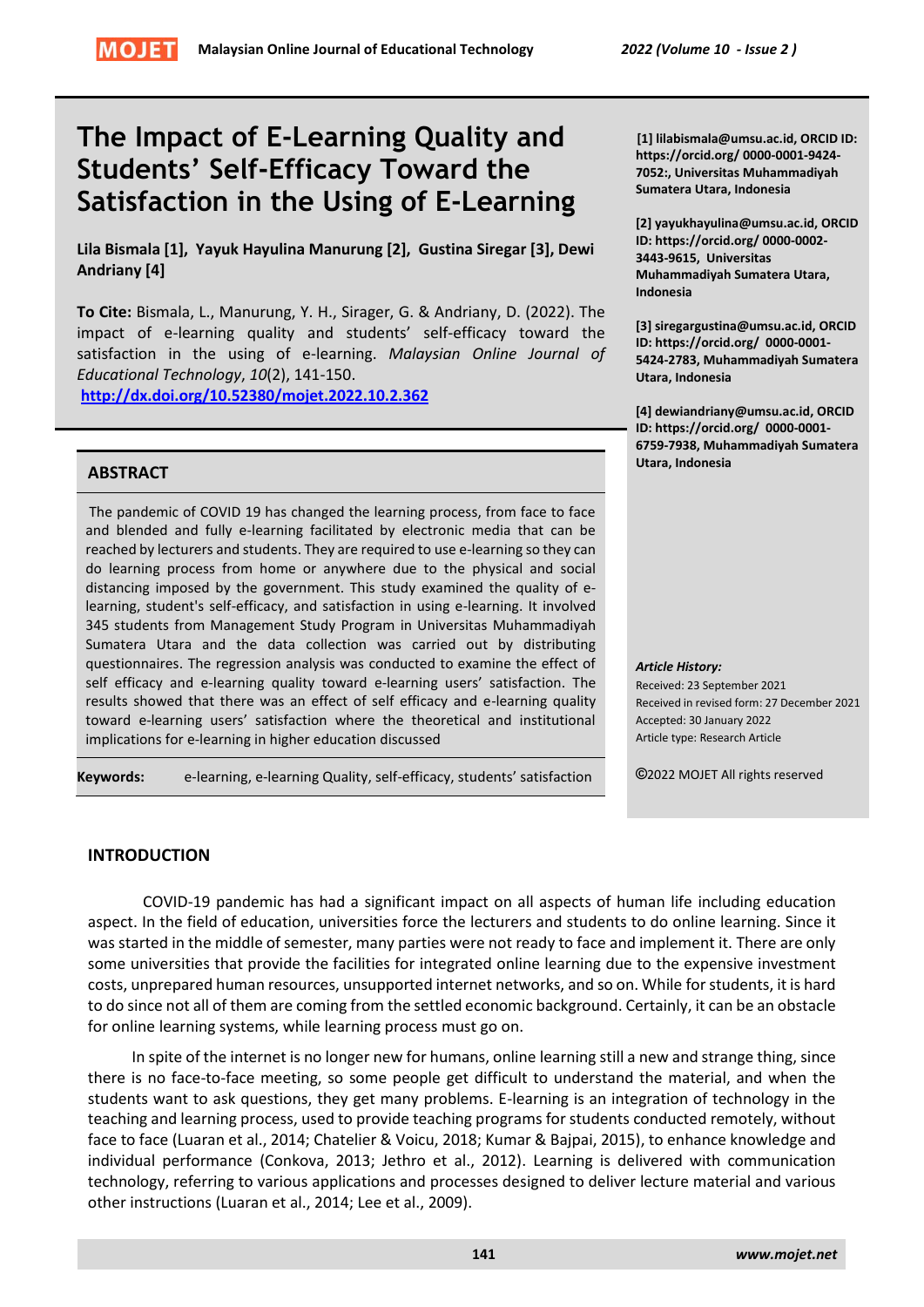E-learning can improve to access the education and training, the quality of teaching and learning and mark the need for tertiary institutions to maintain a competitive advantage in a changing market as students become independent (Lee et al., 2009; Sandybayev, 2020). The main advantage of e-learning is that it allows learning in any place and time (Conkova, 2013; Luaran et al., 2014), collaboration, independent learning, flexibility in setting individual strategies for learning (Lin et al., 2019; Amer et al., 2013; Agariya & Singh, 2012; Thanji & Vasantha, 2018) , while the drawback is the students may be required to buy computers or go to internet cafes to use computers (Luaran et al., 2014). Research showed that the student learning outcomes with e-learning are lower than face-to-face learning process in the medium term. While the qualitative comparison measured by the level of ambiguity, cognitive effort and excitement did not show a significant difference (Galy et al., 2011).

E-Learning changes the nature of lecturer and student interaction, requires high motivation and selfdiscipline from students, opens new opportunities for creative expression of students, contains great potential for implementation of new ideas and projects, for personal development and implementation of principles of continuing education (Sandybayev, 2020). The ability to work with computers is one of the cognitive activities of students in e-learning, while students work individually (Sandybayev, 2020), and independent learning (Fatahi et al., 2009). The implementation of e-learning learning is not easy. For successful online learning, some several characteristics and skills need to be possessed. They are having a strong academic self-concept, showing fluency in the use of online learning technology, having interpersonal and communication skills, understanding and valuing interaction and collaborative learning, having a locus of control internally, demonstrating independent learning skills, demonstrating the need for affiliation (Dabbagh, 2007).

Meanwhile, interaction as an important characteristic of the educational process, the process of activities and personal exchange between teachers and students, a process that continues to develop from the subject integration activities, including targets, motivations, activities, aspects of the learning process (Dabbagh, 2007; Chow & Shi, 2014; Jethro et al. , 2012; Sandybayev, 2020) . With E-Learning, a teacher turns into a consultant and tutor who helps students to build individual learning trajectories, to teach in gaining knowledge. Students, in turn, collaborate from their role as passive consumers of educational products to be the active participants in the process of creating and gathering new knowledge (Sandybayev, 2020).

Since there are no face-to-face meetings, an obligation of learning independence for students, as well as other obstacles, they often feel dissatisfied with the implementation of e-learning. The learning content is oftenly not easy to understand if it is not explained face-to-face. It does not open opportunities for discussion and the students are not able to organize themselves in the face of e-learning that certainly requires selfawareness compared to if students must enter the classroom to learn. One character of successful students tends to have effective self-regulation characteristics such as self-efficacy and intrinsic goal orientation related to learning outcomes (Thanji & Vasantha, 2018). E-learning self-efficacy is an important factor that influences user satisfaction (Weng et al., 2015; Sun et al., 2007). Self-efficacy gives students confidence that they are able to implement e-learning as well as face-to-face learning. This is very important, because elearning as learning process that has just been used during the pandemic in Universitas Muhamadiyah Sumatera Utara, causes students to adapt, both to technological devices and in terms of learning independence. Personal characteristics of students need to be considered, such as learning efficacy that influences behavior in receiving e-learning, so that supported systems and improved education are needed to increase learning activities during e-learning (Nakayama et al., 2014). The results of research Galy et al., (2011) found that 30% of students felt that they had learned more in online classes, it was more intellectually challenging, and more difficult, so students' readiness for e-learning become a significant predictor of the satisfaction.

Meanwhile Bismala & Manurung (2021) found there are several factors that need to be improved in e-learning, such as the material presented in e-learning, interaction with lecturers, availability of facilities, and lecturers. On the other hand, Bismala & Manurung (2021) stated the factors that must be maintained include flexibility, assessment in e-learning that is felt to be appropriate, the usefulness of e-learning, and the ability of students to allocate time. Satisfaction in the using of e-learning is also influenced by self-efficacy (Arunachalam, 2019; Lee & Kim, 2009) and self-efficacy of using computers (Alqurashi, 2016) and intention to conduct e-learning (Alqurashi, 2016). Self-efficacy refers to a set of behaviors and practices used including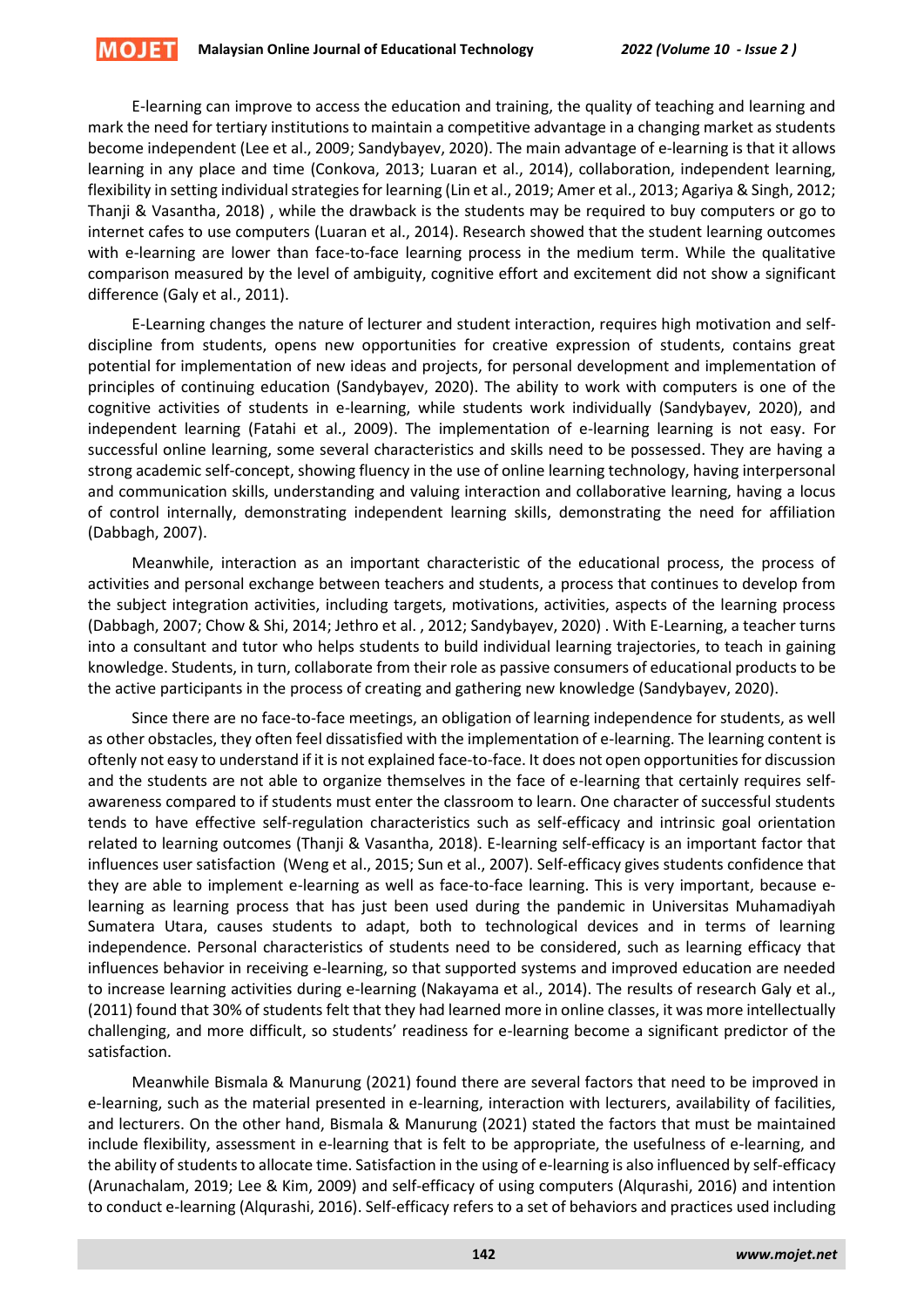

demonstrating teamwork, expressing sensitivity, managing politics, and dealing with pressure (Bates et al., 2013) explained the interactive relationship between internal forces and external stimuli that influence human behavior (J.-W. Lee & Mendlinger, 2011). Efficacy plays a central role in self-regulation through challenges and expected outcomes, choosing what challenges to undertake, how much effort should be expended in trying, how long to persist in the face of obstacles and failures, and whether failure motivates or discourages (Bandura, 2001). These all indicates the problems and expectations of students related to elearning.

The intention to use a facility depends on the perception of usefulness. It is determined by the perception of usefulness (where e-learning provides flexibility to students in learning anywhere and anytime) (Punnoose, 2012; Amer et al., 2013; Weng et al., 2015; Liu et al., 2019; Al-Alak & Alnawas, 2011), perceived pleasure (meaning that he likes to use e-learning, so he tends to have a higher intention to use it) (Punnoose, 2012; Amer et al., 2013; Weng et al., 2015; X. Liu et al., 2019; Al-Alak & Alnawas, 2011).

This independence is not yet ready to be faced by students because the learning activities are carried out in class, not anywhere and anytime. Many problems related to the quality of e-learning, student selfefficacy in using e-learning affect student's satisfaction in e-learning as the background in conducting this study.

The general objective of this study is to develop theoretical knowledge with practical implications about the causal relationship between variables relating to e-learning users' satisfaction. The main objective is to investigate the effect of e-learning quality and self-efficacy toward student's satisfaction in using elearning. Meanwhile, research questions include:

- 1. Is there an effect of self-efficacy toward students' satisfaction in using e-learning?
- 2. Is there an influence of the quality of e-learning toward students' satisfaction in using e-learning?
- 3. Is there an effect of self-efficacy and the quality of e-learning toward students' satisfaction in using elearning?

# **RESEARCH METHOD**

## **Research Model**

This is an explanatory research that intends to examine the effect of quality of e-learning, student's self-efficacy, and satisfaction in using e-learning.

The hypothesis in this study are:

H1: there is an effect of self-efficacy toward student's satisfaction in using e-learning

H2: there is an effect of quality of e-learning toward student's satisfaction in using e-learning

H3: there is an effect of self-efficacy and quality of e-learning toward student's satisfaction in

using e-learning

#### **Participants**

The unit of analysis in this study is the students of Management Study Program, Faculty of Economics in Universitas Muhammadiyah Sumatera Utara who have conducted online learning (e-learning). It has been effectively used during COVID 19 pandemic period, that was previously conducted in blended learning, combining the classroom learning with e-learning. The total population was 2,522 students, with a range of ages 17-23 years. The number of samples in this study was determined by the Slovin formula, that is  $n = N /$  $(1 + (N \times e^2))$ , with a defined margin of error of 5% or 0.05, the number of samples obtained was: 345 people. To obtain 345 samples as respondents to be analyzed further, the researcher sent a google form through several lecturers who teach several courses.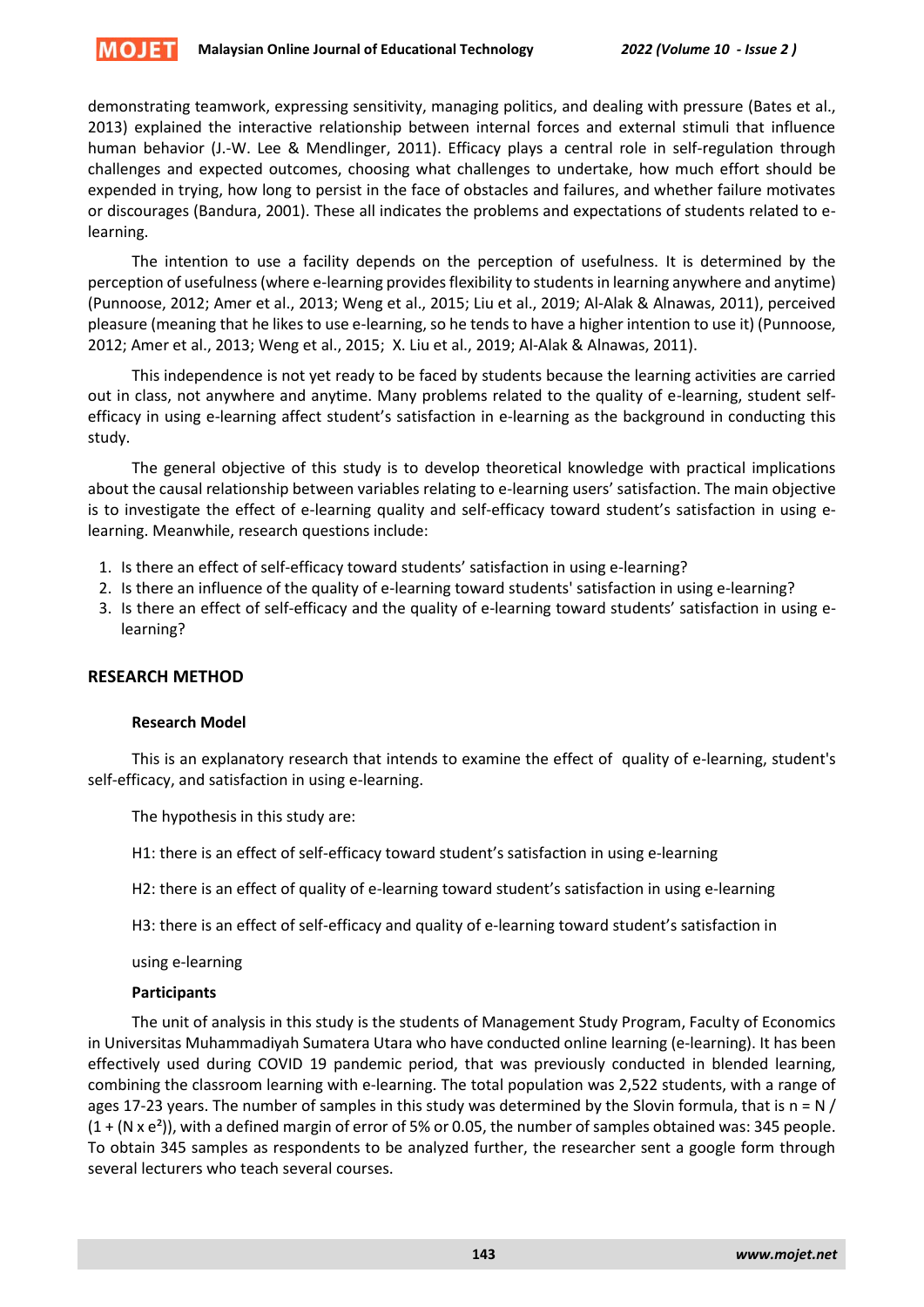| <b>Demographic characteristics</b> | <b>Number (percentage)</b> |     |       |
|------------------------------------|----------------------------|-----|-------|
| Gender                             | Male                       | 69  | (20%) |
|                                    | Female                     | 276 | (80%) |
| Total                              |                            | 345 | 100%  |
| Age                                | 17                         | 29  | (8%)  |
|                                    | 18                         | 44  | (13%) |
|                                    | 19                         | 81  | (23%) |
|                                    | 20                         | 97  | (28%) |
|                                    | 21                         | 34  | (10%) |
|                                    | 22                         | 25  | (7%)  |
|                                    | 23                         | 35  | (10%) |
| Total                              |                            | 345 | 100%  |

Based on demographic characteristics, the dominant gender of students is female, as many as 276 people (80%) compared to men as 69 people (20%). While for the age of 20 years as 97 people (28%), followed by 19 years (81 people, 23%), 18 years (44 people, 13%), 23 years (35 people, 10%), 21 years (34 people, 10%), 17 years (29 people, 8% 0 and 22 years (25 people, 7%)

| Table 2. Places to Access E-learning |  |  |
|--------------------------------------|--|--|
|--------------------------------------|--|--|

| <b>Places to Access E-learning</b> | Number (percentage) |      |  |
|------------------------------------|---------------------|------|--|
| Home                               | 113                 | 33%  |  |
| Friend's house                     | 65                  | 19%  |  |
| Internet cafes                     | 48                  | 14%  |  |
| Wifi in the café                   | 79                  | 23%  |  |
| <b>Others</b>                      | 40                  | 12%  |  |
| Total                              | 345                 | 100% |  |

The various methods are used by students to access the internet for e-learning purposes, ranging from having a personal internet connection, using existing facilities in public spaces, and several other accesses. Based on the results, mostly students access e-learning from home with a personal internet connection as 1113 people or 33%. While other accesses from friends' houses, internet cafes, internet connections provided by cafes or other sources. It can be understood since the different economic backgrounds among students, so the costs spent for internet connection are also different. It can also be an obstacle in e-learning since the availability of internet connection owned by students allows to the e-learning.

# **Collection of Data**

The data collection in this study was carried out by distributing questionnaires to students as respondents. There were 21 statements related to satisfaction with the using of e-learning (as the dependent variable), self-efficacy and quality of e-learning (as an independent variable) were distributed with a Likert scale of 1 (strongly disagree), 2 (agree), 3 (neutral), 4 (agree) and 5 (totally agree). The dimensions for elearning satisfaction variable include interaction (communication), comfort, structure (clarity and online instruction provided by the instructor), learning style, and platform, with 8 questions asked. While the selfefficacy variable includes choosing to do more challenging tasks; setting higher goals and sticking to their goals; reshape the action by thinking about it, with 8 questions. Then dimensions of e-learning quality consist of e-learning system quality, e-learning instructor and material quality, as well as administrative services and e-learning support quality with 5 questions.

# **Data Analysis**

The quantitative data collected was processed with the help of IBM SPSS Statistics 24 by using the multiple regression analysis to test the effect of e-learning quality, student self-efficacy toward the satisfaction in using e-learning.

# **Validity and Credibility**

The validity exploits how well the constructs of ideas theoretically represented in the instrument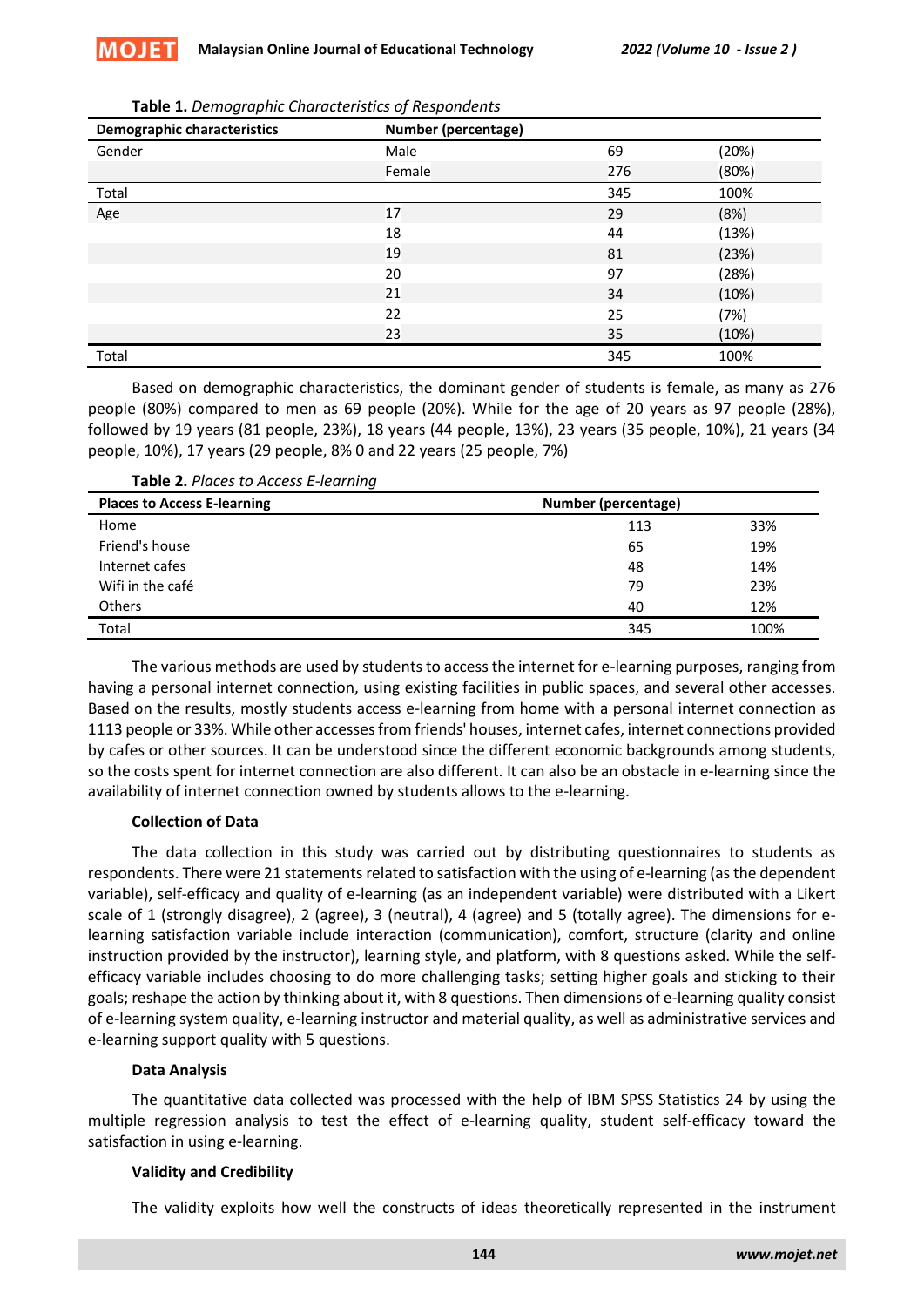

(questionnaire) (Bolarinwa, 2015). The validity test results from all research instruments are shown in the following table:

### **Table 3.** *Validity Test*

|                                                                                                                 | Self-efficacy | e-learning<br>Quality | The satisfaction of<br>e-learning users |
|-----------------------------------------------------------------------------------------------------------------|---------------|-----------------------|-----------------------------------------|
| Factor 1 Self-efficacy                                                                                          |               |                       |                                         |
| 1. I like the variety of tasks given by the lecturer                                                            | 0,639         |                       |                                         |
| 2. I like challenging assignments                                                                               | 0,697         |                       |                                         |
| 3. The more tasks I have, the more advanced I am in the<br>subjects                                             | 0,521         |                       |                                         |
| 4. I have to get the highest grade in the class                                                                 | 0,624         |                       |                                         |
| 5. I like it when my friends ask me about assignments                                                           | 0,718         |                       |                                         |
| 6. Assignments given in online learning can be done<br>according to students' abilities                         | 0,584         |                       |                                         |
| 7. Gather assignments before the deadline                                                                       | 0,589         |                       |                                         |
| 8. I am looking for other learning resources voluntarily                                                        | 0,439         |                       |                                         |
| Factor 2 E-learning Quality                                                                                     |               |                       |                                         |
| Lecturers provide quality material through online<br>9.<br>learning                                             |               | 0,449                 |                                         |
| 10. I can understand online learning materials that are<br>given easily without having to be explained          |               | 0,691                 |                                         |
| In online learning, lecturers are willing to provide the<br>11.<br>information they need personally             |               | 0,497                 |                                         |
| 12. Assessment in online learning is fair in my opinion                                                         |               | 0,732                 |                                         |
| 13. Lecturers provide active interaction in online learning                                                     |               | 0,412                 |                                         |
| Factor 3 E-learning user satisfaction                                                                           |               |                       |                                         |
| The teacher is willing to spend more time interacting<br>14.<br>with students at any time                       |               |                       | 0,492                                   |
| 15. The teacher wants to listen to students' complaints<br>about the lesson                                     |               |                       | 0,490                                   |
| 16. I am comfortable with e-learning system                                                                     |               |                       | 0,635                                   |
| The teacher provides instructions that can be easily<br>17.<br>understood as a guide to working on the problems |               |                       | 0,638                                   |
| The teacher allows students to do whatever form the<br>18.<br>assignment is given                               |               |                       | 0,729                                   |
| 19. I am free to learn in a way that is easy for me to apply                                                    |               |                       | 0,611                                   |
| 20. E-learning makes it easy for me to learn                                                                    |               |                       | 0,722                                   |
| 21. I am satisfied with e-learning learning                                                                     |               |                       | 0,699                                   |

The reliability measures how far the questionnaires, tests, observations, or measurement procedures are able to produce the same results in repeated trials (Bolarinwa, 2015; Koonce & Kelly, 2014). Cronbach's alpha is recognized as an estimate of the consistency of the internal reliability of test values (Koonce & Kelly, 2014). A good construct has a conceptual basis that is translated through clear operational definitions that involve measurable indicators (Garson, 2016)

**Table 4.** *Reliability Test*

| <b>Variable</b>          | <b>Reliability</b> |
|--------------------------|--------------------|
| X1 Self Efficacy         | 0.854              |
| X2 Quality of E-learning | 0.779              |
| Y Students' Satisfaction | 0.872              |

# **FINDINGS**

Testing was conducted to answer the research questions raised. The results of regression analysis are shown in the table below.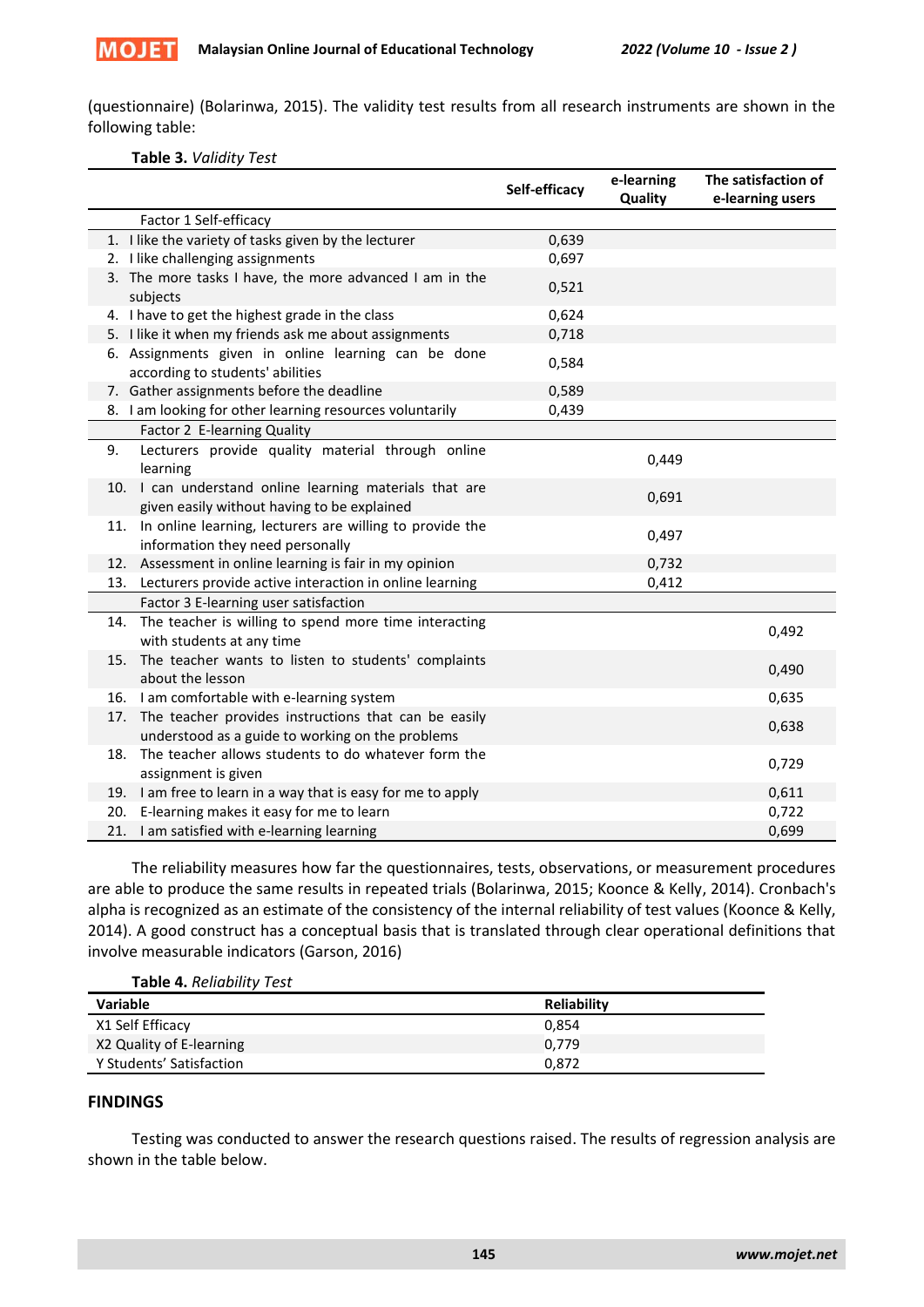| <b>Hypothesis</b>                                                       | t value |         | Sig.            | <b>Decision</b> |
|-------------------------------------------------------------------------|---------|---------|-----------------|-----------------|
| H1: SE $\rightarrow$ e-learning satisfaction                            | 15.431  |         | .000            | Accepted        |
| H2: e-learning quality $\rightarrow$ e-learning<br>satisfaction         | 5.974   |         | .000            | Accepted        |
| H3: SE and e-learning quality $\rightarrow$ e-<br>learning satisfaction |         | 259.149 | .000 $^{\rm b}$ | Accepted        |

#### **Table 5.** *Regression Analysis*

**MOJET** 

Sig value from self-efficacy on e-learning satisfaction of .000 and t-value of 15.431 shows that the hypothesis was accepted, means that self-efficacy significantly affects e-learning user satisfaction. Sig value from the quality of e-learning toward e-learning satisfaction of .000 and t-value of 5.974 indicates that the hypothesis was accepted, means that the quality of e-learning significantly influences the satisfaction of elearning users. While the value of F is 259.149, with sig. equal to  $000<sup>b</sup>$  means that the hypothesis was accepted, there is an effect of self-efficacy and e-learning quality toward e-learning user satisfaction.

Meanwhile, the value of R Square is 0.602, with Std. An error of the Estimate is 2.357, it represents the effect given by self-efficacy and e-learning quality was 60.2%. The rest given by other factors were not examined.

| Variable name      |          |         |  |
|--------------------|----------|---------|--|
| Self-efficacy      |          |         |  |
| Quality e-learning | $.532**$ |         |  |
| User Satisfaction  | .749**   | $571**$ |  |

\*\*. Correlation is significant at the 0.01 level (2-tailed).

## **DISCUSSION AND CONCLUSION**

The purpose of this study is to examine the relationship between self-efficacy, e-learning quality, and e-learning users' satisfaction. The results showed that all proposed hypotheses were accepted significantly. It proves that self-efficacy and e-learning quality play an important role in creating e-learning users' satisfaction.

The qualified e-learning will positively affect student's satisfaction. The whole quality of e-learning is explained by the quality of system, e-learning instructor, and the quality of material, administration, and service support (Pham et al., 2019). While Cole et al., (2014) found that satisfaction with e-learning was influenced by comfort, learning structure (clarity), instructor, positive interaction, and communication. The instructor plays a very important role since he/she provides time to interact positively and communicate with students. The sophisticated technology facilitates this interaction and communication process. Interaction with other students provides additional support, forms a learning community and it can help broaden their understanding of the material being taught. Interaction with other students contributes to the feeling in learning community and provides additional support for students to broaden their understanding of the material (Cole et al., 2014)

The universities must pay more attention to the quality of e-learning systems. In the e-learning environment, learning is achieved by the interaction of students and e-learning systems, so the universities can provide sites for e-learning, therefore the quality of e-learning systems can be considered as the quality of e-learning websites and it relates to hardware capabilities. The software is used to meet teaching and learning needs online (Pham et al., 2019). The problems arise when students access e-learning from anywhere, in fact, not all places can provide adequate networks to access e-learning. Meanwhile, the process approach to e-learning success is a continuously improvement process that seeks for increasing the dimensions of success including system quality, information quality, service quality, usage, user satisfaction, and benefits in three stages: system design, process, and results (Lee-Post, 2009).

The perceived self-efficacy is a significant and positive predictor of e-learning intention and online learning satisfaction. Students who succeed in online classes find that the online learning system is easier to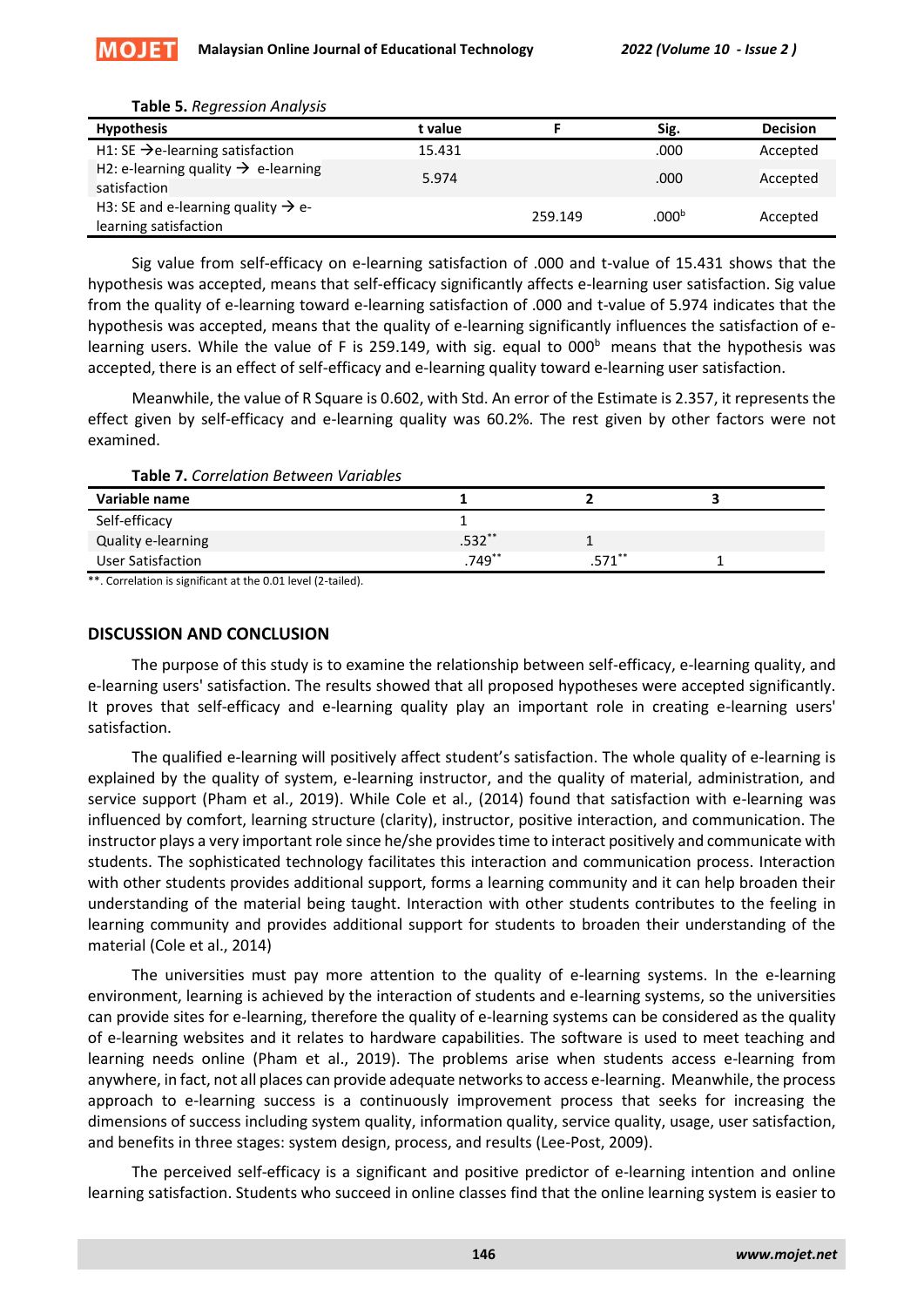

use and more useful. This finding supports that self-efficacy of e-learning plays an important role when one has to make choices and behave. Therefore, it is recommended that online learning system organizers should provide adequate training and information about online learning systems for students to build skills and increase their confidence in online classes. The findings indicated that as long as students have skills and knowledge to use e-learning systems, they consider online education to be a useful learning format and an easy way of learning (J.-W. Lee & Mendlinger, 2011).

In e-learning, the role of students is as great as teacher, since they must provide all the ability to understand the knowledge provided through e-modules and various other media, that does not allow the direct interaction and communication. The meaning of the message conveyed is oftenly not understood implicitly. By using e-learning, students tend to be more confident with their typing skills, more comfortable with written communication than in class face to face. Those who are based on campus do not agree that online learning has the same quality as classroom learning on campus (Galy et al., 2011)

The ability to use computers and other electronic devices that support e-learning is absolutely a musthave things for students. As mentioned by Bandura (2001) that efficacy influences a person's mind to increase or weaken themselves, whatever action they choose; the goals they set for themselves and their commitment; how much effort they make; expected results; how long they last in the face of obstacles; their resistance to adversity; how much stress and depression they experience in overcoming the burdens of environmental demands; and realizes the achievements. Self-efficacy of students is how they respond to elearning, whether it will be a success factor or an obstacle in learning activities, since there are many obstacles both originating from within and outside of students themselves.

## **Theoretical implications**

The regression results supported that self-efficacy and the quality of e-learning affect student satisfaction in using e-learning. The study proved that self-efficacy variable with dimensions chooses to do more challenging tasks; set higher goals and stick to their goals; reshape actions by thinking about it, and elearning system quality variables (with e-learning instructor dimensions and material quality, and administrative services and e-learning support quality) can increase the students' satisfaction in using elearning (with dimensions including interactions (communication), comfort, structure (clarity and online instructions provided by the instructor), learning style and platform.

It showed that to provide satisfaction in the use of e-learning, universities must be able to provide several things to support the quality of e-learning. As e-learning users, students and lecturers have an equal role, so lecturers must be able to grow and improve students' self-efficacy in conducting e-learning. Elearning is not easy to do since there is no face to face communication, that is easier to interact and communicate directly.

There are two opinions about learning, both face-to-face and e-learning, where student acceptance differs between the two. Some students believe that online learning systems are easier to use and more useful, and trust their abilities in learning to use e-learning (J.-W. Lee & Mendlinger, 2011), it illustrates that they have self-efficacy. On the other hand, it is stated that there are psychological variables that influence students' success in e-learning, namely perceived self-efficacy (Yavuzalp & Bahcivan, 2020). Then the students' self-efficacy must be grown and improved, to be able to accept this e-learning system voluntarily, because the obstacles are often encountered in e-learning.

# **Institutional implications**

The quality of e-learning and self-efficacy have a significant influence on e-learning users' satisfaction. The importance of e-learning quality and self-efficacy in providing modules accompanied by assignments then the universities should be able to foster and enhance e-learning. It is very important since one of the university's responsibility is to provide and encourage lecturers to provide material, effectively deliver learning to students. The effectiveness of e-learning can be known from the results of student achievement and student satisfaction.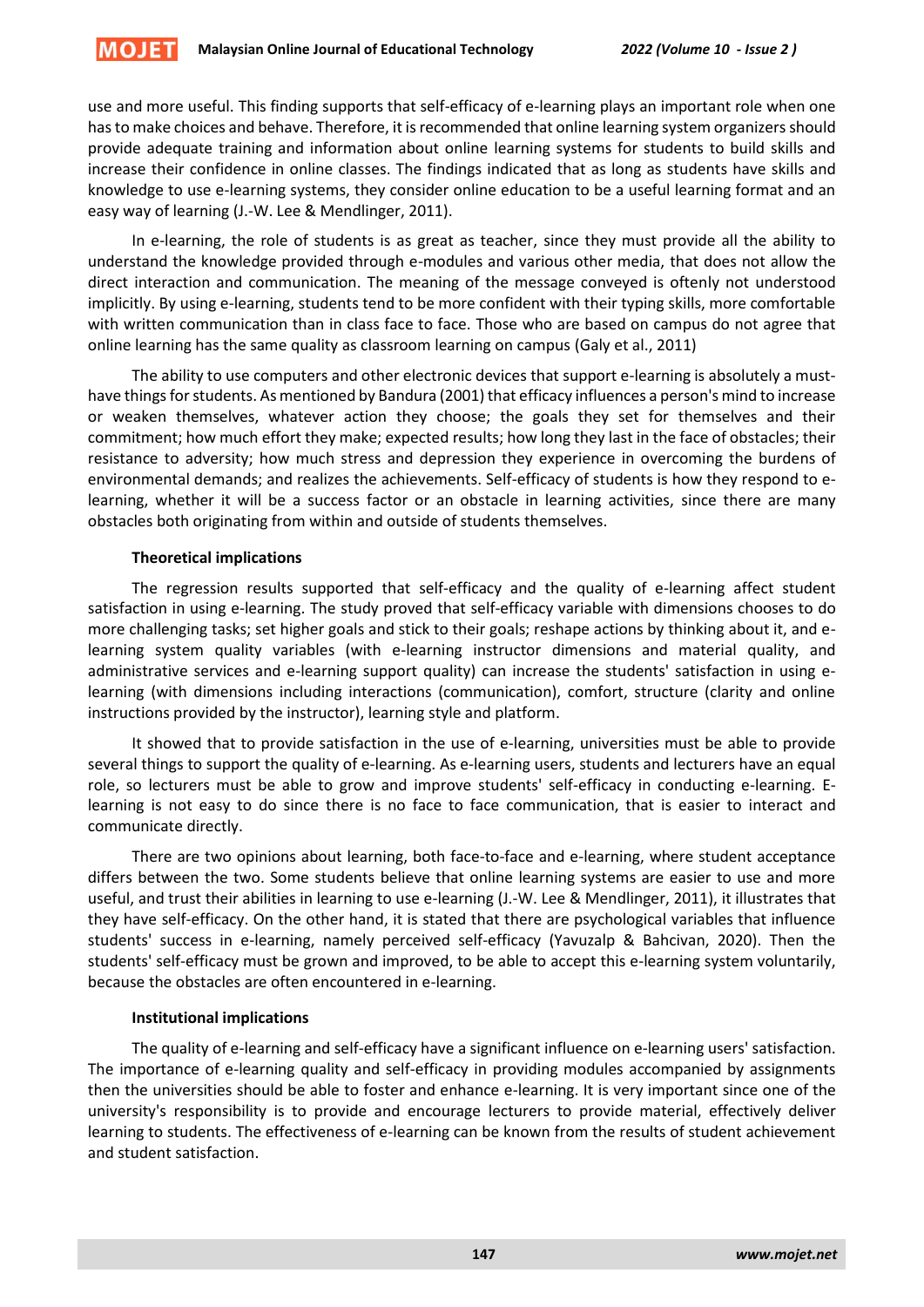#### **Limitations and future research**

There are some limitations in this study, one of them is the limited sample from only one study program, so that it could not assess the whole quality of e-learning, so the interpretation and generalization obtained is very limited. For the next study, it is expected to be able to collect data from all faculties, as well as from several universities, so the students can assess how e-learning is implemented. Another thing is the limitations of dimensions examined from each variable; then in the future, all dimensions will be included in the variables to be examined. Further studies also needed to assess the extent of lecturer's self-efficacy, not only the student's self-efficacy. Interaction and collaboration that exists between students and lecturers need to be explored in more depth so the intentions can be identified to continue by using e-learning in the future. Since the students are accustomed to face-to-face learning, students and lecturers oftenly have difficulty in e-learning process. A better understanding of students' attitudes towards offline learning and e-learning can help to improve learning motivation, academic achievement and other soft skills arising from independent learning. The results of this study can be considered as a reference in practice, given the confirmation of variables that affect student's satisfaction in using e-learning. It is hoped that for implementation of elearning, the university not only prepares the quality of the system but also pays attention to aspects of students as those who will receive the e-learning process

This study proved that the predictors of e-learning users' satisfaction consist of self-efficacy and the quality of e-learning itself. It proved that the self-efficacy variable (with dimensions of choosing to do more challenging tasks; setting higher goals and sticking to their goals; reshaping actions by thinking about it) and e-learning system quality variables (with e-instructor dimensions learning and material quality, as well as administrative services and the quality of e-learning support) can improve the students' satisfaction in using e-learning (with dimensions including interaction (communication), comfort, structure (clarity and online instructions provided by the instructor), learning styles and the platform.

#### **REFERENCES**

- Agariya, A. K., & Singh, D. (2012). E-Learning quality: Scale development and validation in Indian context. *Knowledge Management and E-Learning*, *4*(4), 500–517[. https://doi.org/10.34105/j.kmel.2012.04.036](https://doi.org/10.34105/j.kmel.2012.04.036)
- Al-Alak, B. A., & Alnawas, I. A. M. (2011). Measuring the acceptance and adoption of e-learning by academic staff. *Knowledge Management and E-Learning: An International Journal*, *3*(2), 201–221. <https://doi.org/10.34105/j.kmel.2011.03.016>
- Alqurashi, E. (2016). Self-Efficacy ın online learning environments: A literature review. *Contemporary Issues in Education Research (CIER)*, *9*(1), 45–52[. https://doi.org/10.19030/cier.v9i1.9549](https://doi.org/10.19030/cier.v9i1.9549)
- Amer, A.-A., Ahmad, A.-A., & Jo, S. (2013). Exploring students acceptance of e-learning using technology acceptance model in Jordanian Universities. *International Journal of Education and Development Using Information and Communication Technology*, *9*(2), 4–18. <http://ijedict.dec.uwi.edu/viewarticle.php?id=1617>
- Arunachalam, T. (2019). An ınvestigation on the role of perceived ease of use , perceived use and self efficacy in determining continuous usage ıntention towards an e-learning system an ınvestigation on the role of perceived ease of use , perceived use and self efficacy in deter. *The Online Journal of Distance Education and E-Learning*, *7*(4), 268–276.
- Bandura, A. (2001). Socıal cognıtıve theory : An agentic perspective. *Annual Review Psychology*, *52*, 1–26.
- Bates, M., Thomson, C., & Bates, L. (2013). Not all dimensions of work self-efficacy are equal : Understanding the role of tertiary work placements in the development of the elements of work self-efficacy author not all dimensions of work self-efficacy are equal : Understanding the role of Tertiary. *Journal of Cooperative Education and Internships*, *47*(1), 19–30.
- Bismala, L., & Manurung, Y. H. (2021). Student satisfaction in e-learning along the Covid-19 Pandemic with importance performance analysis. *International Journal of Evaluation and Research in Education*, *10*(3), 753–759.<https://doi.org/10.11591/ijere.v10i3.21467>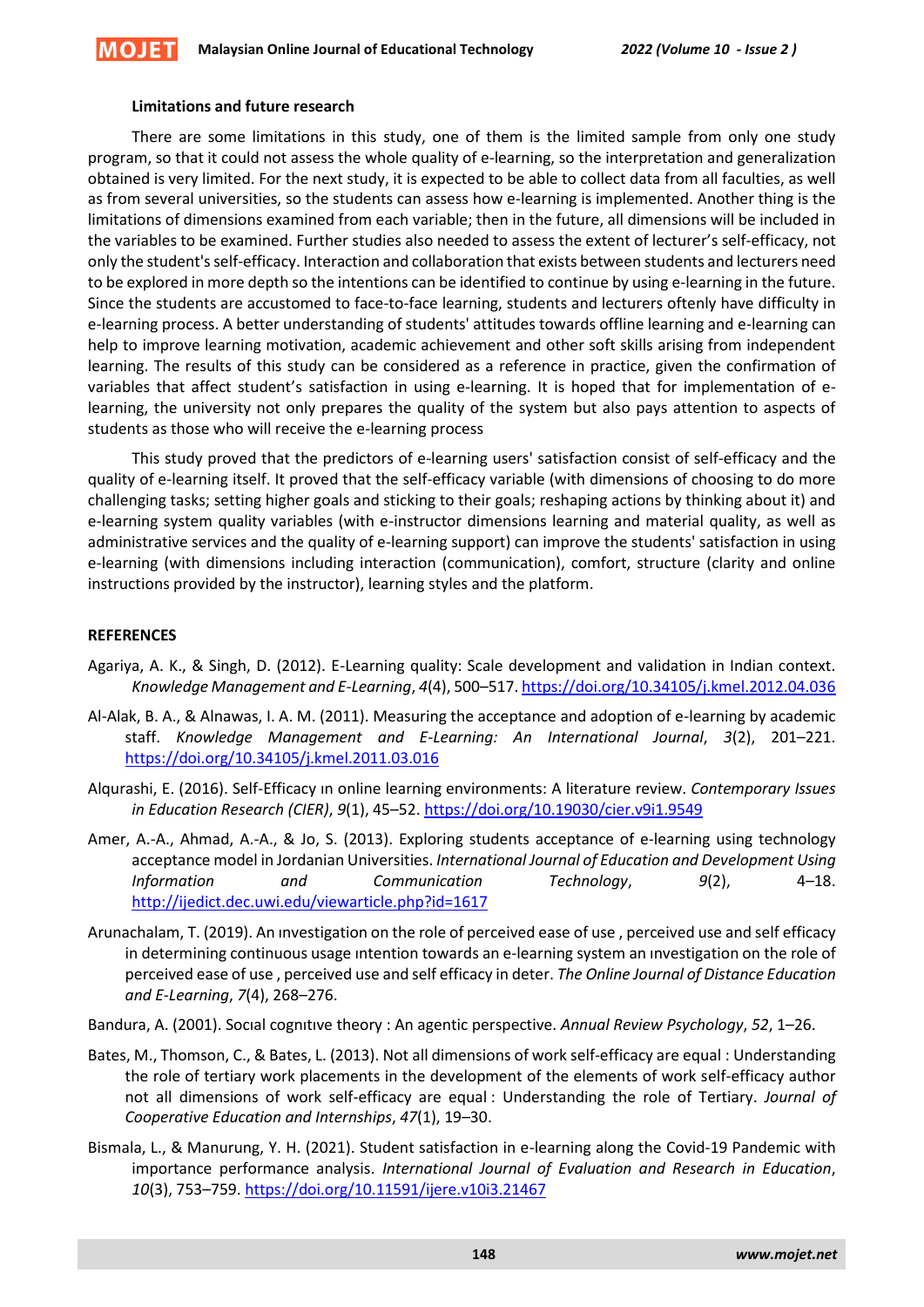- Bolarinwa, O. A. (2015). Principles and methods of validity and reliability testing of questionnaires used in social and health science researches. *Nigerian Postgraduate Medical Journal*, *22*(4), 195–201. <https://doi.org/10.4103/1117-1936.173959>
- Chatelier, G., & Voicu, I. (2018). E-Learning within the framework of UNESCO. *The Fourteenth International Conference on ELearning for Knowledge-Based Society*, *March*, 1–8.
- Chow, W. S., & Shi, S. (2014). Investigating students' satisfaction and continuance ıntention toward elearning: An extension of the expectation – confirmation model. *Procedia - Social and Behavioral Sciences*, *141*, 1145–1149.<https://doi.org/10.1016/j.sbspro.2014.05.193>
- Cole, M. T., Shelley, D. J., & Swartz, L. B. (2014). Online instruction, e-learning, and student satisfaction: A three year study. *International Review of Research in Open and Distance Learning*, *15*(6), 111–131. <https://doi.org/10.19173/irrodl.v15i6.1748>
- Conkova, M. (2013). Analysis of perceptions of conventional and e-learning education in corporate training. *Journal of Competitiveness*, *5*(4), 73–97[. https://doi.org/10.7441/joc.2013.04.05](https://doi.org/10.7441/joc.2013.04.05)
- Dabbagh, N. (2007). The online learner: Characteristics and pedagogical ımplications. *Contemporary Issues in Technology and Teacher Education The*, *7*(3), 217–226. [https://doi.org/10.1007/springerreference\\_302098](https://doi.org/10.1007/springerreference_302098)
- Fatahi, S., Kazemifard, M., & Ghasem-Aghaee, N. (2009). Design and implementation of an e-Learning model by considering learner's personality and emotions. In *Advances in Electrical Engineering and Computational Science* (pp. 423-434). Springer, Dordrecht.
- Galy, E., Downey, C., & Johnson, J. (2011). The effect of using e-learning tools in online and campus-based classrooms on student performance. *Journal of Information Technology Education*, *10*, 209–230. <https://doi.org/10.28945/1503>
- Garson, G. D. (2016). Validity and reliability. In *Validity and reliability* (pp. 1–29). Statistical Associates Publishing.
- Jethro, O. O., Grace, A. M., & Thomas, A. K. (2012). E-Learning and Its effects on teaching and learning in a global age. *International Journal of Academic Research in Business and Social Sciences*, *2*(1), 203–210.
- Koonce, G., & Kelly, M. (2014). Analysis of the reliability and validity of a mentor's assessment for principal ınternships. *Education Leadership Review*, *15*(2), 33–48.
- Kumar, N., & Bajpai, R. P. (2015). Impact of E-learning on achievement motivation and academic performance - a case study of college students in Sikkim. *10th International CALIBER*, 370–382.
- Lee, B. C., Yoon, J. O., & Lee, I. (2009). Learners' acceptance of e-learning in South Korea: Theories and results. *Computers and Education*, *53*, 1320–1329. <https://doi.org/10.1016/j.compedu.2009.06.014>
- Lee, J.-W., & Mendlinger, S. (2011). Perceived self-efficacy and ıts effect on online learning acceptance and student satisfaction. *Journal of Service Science and Management*, *04*, 243–252. <https://doi.org/10.4236/jssm.2011.43029>
- Lee, J. W., & Kim, Y.-E. (2009). Impact of online learning self-efficacy on student satisfaction from online higher education. *Journal of Customer Satisfaction Management*, *11*(2), 107–120.
- Lee-Post, A. (2009). E-Learning success model: An ınformation systems perspective. *Electronic Journal of E-Learning*, *7*(1), 61–70.
- Lin, C. L., Yu, S. W., Su, Y. S., Fu, F. L., & Lin, Y. T. (2019). Charismatic learning: Students' satisfaction with elearning in higher education. *Journal of Internet Technology*, *20*(5), 1665–1672. <https://doi.org/10.3966/160792642019092005030>
- Liu, X., Lin, C., Zhao, G., & Zhao, D. (2019). Research on the effects of entrepreneurial education and entrepreneurial self-efficacy on college students' entrepreneurial ıntention. *Frontiers in Psychology*, *10*, 1–9[. https://doi.org/10.3389/fpsyg.2019.00869](https://doi.org/10.3389/fpsyg.2019.00869)